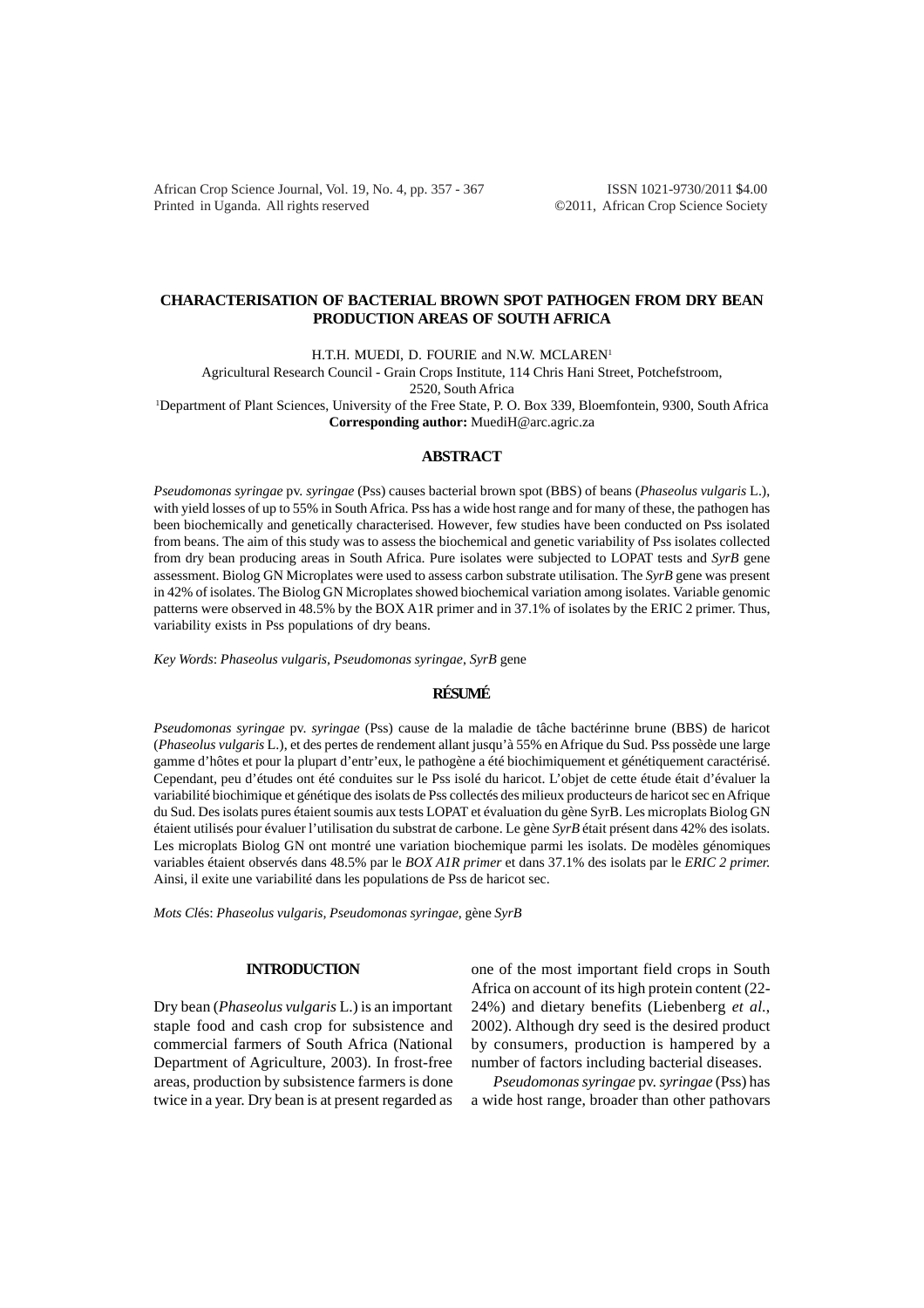both as epiphyte and pathogen, causing disease in more than 180 species of plants in several unrelated genera (Hirano and Upper, 1990). *Pseudomonas syringae* pv. *syringae* is an important pathogen of beans world wide, that causes bacterial brown spot (BBS) with associated yield losses of up to 55% in South Africa (Serfontein, 1994). Bacterial brown spot was reportedly the most widespread bacterial disease of dry bean in South Africa, occurring in 93% of seed production fields and in 100% of commercial fields (Fourie, 2002). All commercially grown South African dry bean cultivars are susceptible to BBS.

The plant toxin syringomycin, a cyclic lipodepsinonapeptides metabolite, is responsible for damage to bean plants (Quegley and Gross, 1994). Syringomycin, among other toxins, is produced and conserved among Pss strains possessing the *SyrB* gene (Quegley and Gross, 1994; Zhang *et al*., 1995; Arrebola, 2009). Syringomycin is one of the major virulence factors of Pss, and genes responsible for their production are found in Pss and not in other related pathovars (Mo and Gross, 1991; Quigley and Gross, 1994). The primers used to detect the *SyrB* gene amplify the 752-bp band in Pss strains (Natalini *et al*., 2006). The amplification of the *SyrB* gene is, therefore, a strong identification technique for Pss isolates or strains.

Relationships among Pss isolated from many other host plants have been studied through biochemical (substrate utilisation) and molecular analysis (Little *et al*., 1998; Natalini *et al*., 2006; Vicente and Roberts, 2007). Availability of biochemical diagnostic kits has made identification of Pss easier and much more reliable than conventional methods (Khezri *et al*., 2010). Biochemical assessments alone are reportedly not reliable for differentiating strains at or below pathovar level (Roos and Hattingh, 1987). The importance of repetitive sequence PCR fingerprints with BOX and enterobacterial repetitive intergenic consensus (ERIC) primers, which are short repetitive DNA sequences, has been widely reported (Little *et al*., 1998; Scortichini *et al*., 2003; Vicente and Roberts, 2007). Universal rep-PCR primers that generate highly reproducible, strain-specific fingerprints that can differentiate bacterial strains at species

and sub-species levels, have been designed from these DNA sequences (Louws *et al*., 1994).

The relationship between Pss strains infecting dry bean plants in South Africa is currently unknown. The objective of this study was to assess the biochemical and genetic variability of the Pss isolates from the major dry bean producing areas of South Africa.

# **MATERIALS AND METHODS**

**Isolation of Pss.** One hundred and forty isolates were collected from 24 locations in five different provinces of South Africa [KwaZulu Natal (16 isolates), Free State (56 isolates), Mpumalanga (33 isolates), Limpopo (22 isolates) and North West (13 Isolates)] during the 2008/2009 growing season. Leaves and pods with typical bacterial brown spot symptoms were collected during pod stage from 6 home gardens, 13 National Cultivar Trials, 8 subsistence and 14 commercial farms. Leaves were stored in brown paper bags during transportation to the laboratory. Leaves were rinsed under running tap-water for 10 min, surfacesterilised for 3 min in 3.5% sodium hypochlorite, and rinsed twice in sterile water for 1 min each. Leaves were macerated in a droplet of sterile water and the macerate was streaked onto King's B medium (King *et al*., 1954) prior to incubation at 26 <sup>o</sup> C for 72 hr.

**LOPAT, carbon source utilisation and pathogenicity tests.** Fluorescent colonies, typical of *Pseudomonas* spp., were selected under UVlight and purified on King's B medium. Isolates were tested for oxidase reaction (-) and levan production (+); and mannitol, sorbitol and inositol carbon sources were used to distinguish Pss from *P*. *savastanoi* pv. *phaseolicola* isolates. Serological identification was performed using a commercial Pss-specific agglutination antibody (Express Kit, NEOGEN Europe Ltd., Scotland, UK). Approximately 10 µl of test reagent was placed on the testing card and mixed with test bacterial colonies using sterile toothpicks. Positive reaction was observed as granular agglutination, while transparent (no agglutination) demonstrated negative reaction. Positive and negative controls of the Express Kit were included.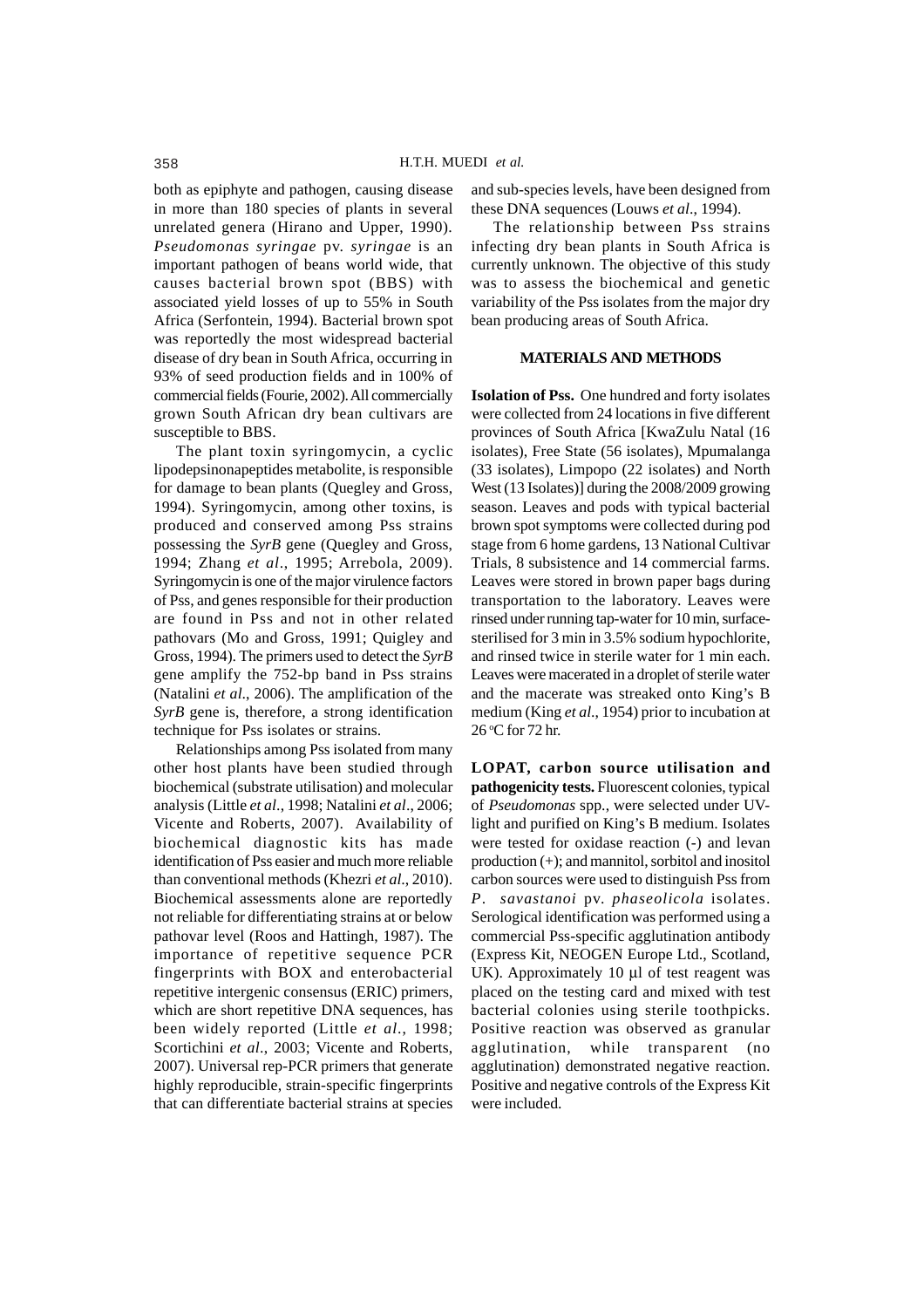**(i). Potato rot test.** Fresh potato tubers were washed, alcohol flamed, peeled and sliced into approximately 7 mm width. The slices were placed in 90 mm diameter petri-dishes and sterile distilled water was added to a depth of half the slice. One hundred micro-litres of a 24 hr old bacterial suspension in nutrient broth was pipetted into a 3 mm diameter well on the centre of each slice. Positive results were indicated by lack of rotting, while rotting suggested negative results. *Erwinia carotovora* (*Pectobacterium carotovorum*) was used as negative control and un-inoculated nutrient broth as positive control (Ignjatov *et al*., 2007).

**(ii). Hypersensitive test.** To distinguish between plant-pathogenic and non-pathogenic isolates, tobacco (*Nicotiana tabacum*) hypersensitivity tests were conducted according to the method of Klement (1963). Each isolate was suspended in sterile distilled water  $(1x10^6$  cfu.ml<sup>-1</sup>), determined by serial dilution, and inoculated on the underside of fully expanded tobacco leaves using a syringe. Sterile distilled water was used as negative control. Plants were kept under greenhouse conditions (26 °C during daytime and 18 °C during night time) and observations for a hypersensitive reaction were conducted after 24 hr.

(iii). Bean pathogenicity. The  $1x10^6$  cfu m $1^{-1}$ suspension was also used to spray to wetness the underside of leaves of a susceptible cultivar, Sederberg, at two-leaf stage using a DeVilbiss atomiser spray. Inoculated plants were placed in a dew chamber for 48 hr. Negative control plants were inoculated with sterilised distilled water. Plants were evaluated for disease reaction at 5-7 days after inoculation with negative (-) and positive (+) assigned for absence and presence of symptoms, respectively. Isolates were also inoculated onto detached dry bean pods using a hypodermic needle as described by Cheng *et al*. (1989). Sterile distilled water was used as negative control. Isolates that completely lacked the characteristics of Pss were discarded, hence they were scaled down to 132.

**Carbon substrate utilisation and biochemical test.** A total of 132 isolates were characterised by means of sole carbon source utilisation

profiles using the Biolog GN Microplates (Biolog, Hayward, CA) according to the manufacturers' instructions. Twenty four hour old isolates grown on King's B medium were homogenously suspended in sterile distilled water before inoculation on the profiles. Results of the Biolog GN Microplates were recorded after 24- and 48 hr incubation at 26 °C. Biochemical reactions were visually observed and subjected to a microtiter plate reader (Bio-Tek ELx 800) at 620 nm absorbance level. Data, were entered into the Bionumerics software (version 4.5) and subjected to cluster analysis using the unweighted pairgroup-average method (UPGMA).

The identity of isolates were further confirmed using the Analytical Profile Index, API 20E (bioMerieux, Marcy l'Etoile, France), according to the manufacturers' instructions. Homogeneous suspensions  $(1x10<sup>6</sup>)$  were inoculated in the tubes of API 20E kits. Data were recorded after 24 hr incubation at  $26 \text{ °C}$  and seven-digit profiles developed for every isolate. Profiles were identified using the APILAB version 4.1 identification program (BioMérieux).

### **GENETIC DIVERSITY OF ISOLATES**

**DNA extraction.** Genomic DNA was extracted from fresh bacterial isolates cultured on King's B medium and incubated at 26 °C overnight using PrepMan Ultra Sample Preparation Reagent (PUSPR) method, (Applied Biosystems, South Africa). A loopful of bacterial cells was transferred into 1.5 ml sterile tubes and suspended in PUSPR. Cells were pelleted by centrifugation at 12,000 rpm for 10 min and pellets resuspended in sterilised distilled water. Precipitated DNA was transferred into new sterilised, properly labelled 1 ml tubes. DNA was diluted to 30 ng  $ml<sup>-1</sup>$  and stored at  $-80$  °C.

**Production of cyclic lipodepsinonapeptides.** PCR amplification was conducted in a 0.5 ml microtube using a MBS satellite 0.2 G thermal cycler. The 21-mer oligonucleotides primers, B1 (5'-CTT TCC GTG GTC TTG ATG AGG-3') and B2 (5'-TCG ATT TTG CCG TGA TAG TC-3') (Whitehead Scientific, South Africa), as suggested by Sorensen *et al*. (1998), were used for the detection of *syrB* gene coding for the production of cyclic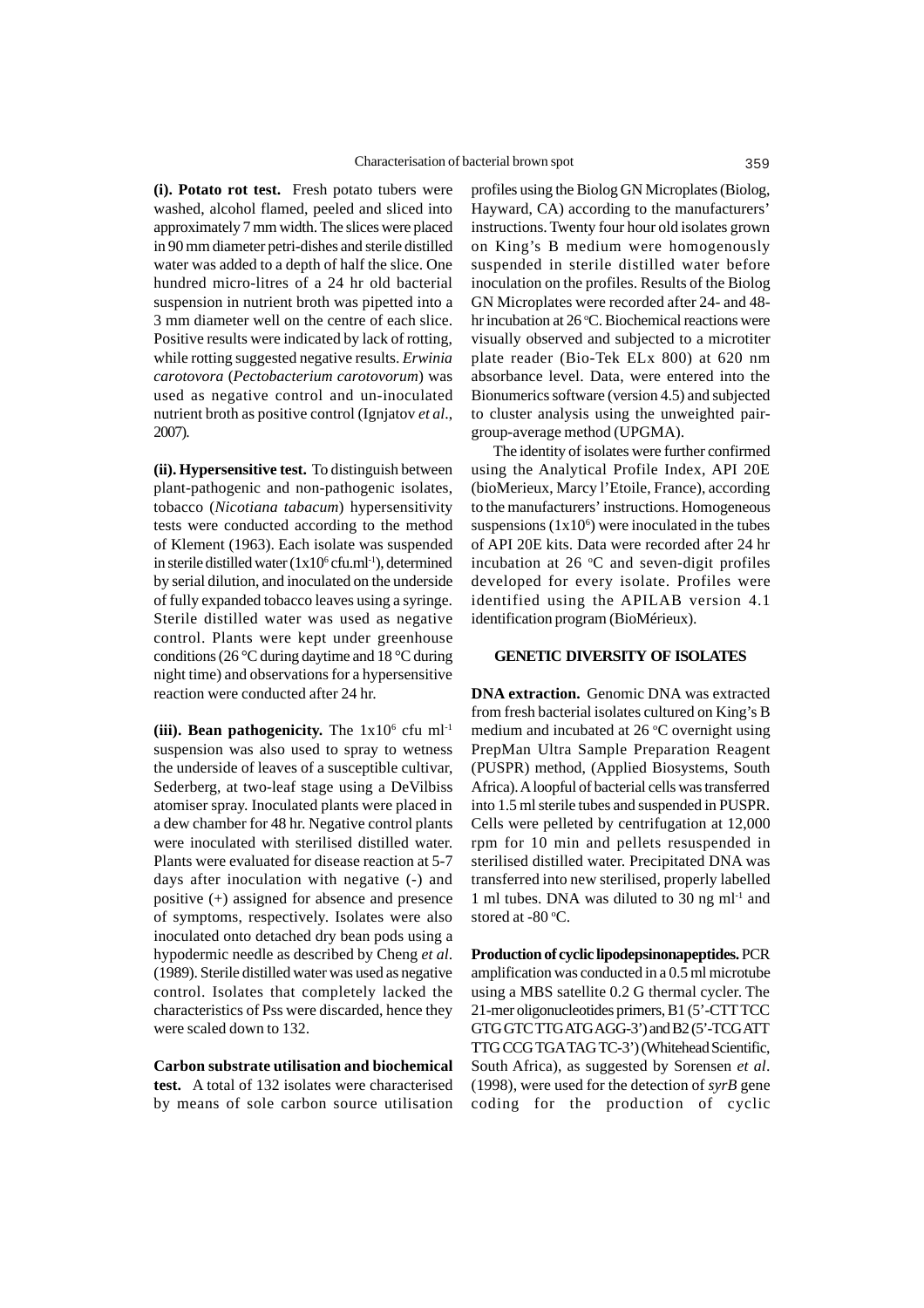lipodepsinonapeptides (e.g. syringomycin) in Pss strains. The 20 ml PCR reaction contained 1X PCR buffer (50 mM KCl, 10 mM Tris-HCl [pH 8.3]), 0.5 mM concentration of each primer, a 200 mM concentration of each dNTP,  $1.5 \text{ mM of MgCl}_2$ , 0.025 U of *Taq* polymerase enzyme per ml (Promega Corp., Madison, WI), 200 ng of genomic DNA. The PCR conditions of Sorensen *et al*. (1998) were used. Amplified fragments were separated in 1.5 % agarose gel stained with ethidium bromide (10 mg ml<sup>-1</sup>). The 1xUNTAN buffer was used and the gel photographed using documentation system (Bio-Rad Gel Doc 1000). Bands were scored as either present or absent.

**Repetitive PCR.** The rep-PCR products of the primers BOX A1R (5'-CTA CGG CAA GGC GAC GCT GAC G-3') and ERIC 2 (5'-AAG TAA GTG ACT GGG GTG AGC G-3') obtained from Fermentas, Inqaba Biotec, South Africa, were used to fingerprint isolates following PCR conditions of Renick *et al*. (2008). Amplified fragments were separated in 1.5% agarose gel, stained in ethidium bromide (10 mg ml<sup>-1</sup>) for 30 min, destained for 15 min in ultra pure water and visualised under the Bio Rad XR Gel Documentation System, and scored. Bands were scored irrespective of their intensity. A 200-bp O'RangeRuler molecular weight marker was used (Fermetas Life Sciences, South Africa). Experiments of each primer were repeated at least four times to confirm the reproducibility of banding patterns. The rep-PCR banding patterns were compared to Pss banding patterns of Little *et al*. (1998) and Scortichini *et al*. (2003) from other host plants. The scoring of the banding patterns of the rep-PCR was conducted using the NTSYS software version 2.11 S and the cluster analysis was developed using the UPGMA method.

#### **RESULTS**

**LOPAT and pathogenicity tests.** All fluorescent isolates tested were levan-positive, oxidasenegative, potato soft rot-negative, arginine dihydrolase-negative and tobacco hypersensitivity-positive (LOPAT test group Ia) (Data not shown). Variable reactions were recorded on susceptible cultivar Sederberg where the majority of isolates caused severe BBS disease. Isolates that were virulent on Sederberg were generally aggressive in the detached pod test. The diameter of water-soaked lesions on detached green bean pods varied from 1-5 mm, while no water-soaked lesions were observed in control treatments (Data not shown).

**Carbon substrate utilisation and biochemical test.** The Biolog GN Microplates identified 30% of isolates assessed as pure Pss (Fig. 1). Carbon source utilisation patterns were more pronounced at 48- than 24-hr incubation.

**Genetic diversity of isolates.** The 752-bp fragment of the *SyrB* gene was present in 55 of the 132 isolates (Fig. 2.), where 32 of the 55 were aggressive in pathogenicity tests. The 752-bp fragment was absent in the majority of isolates that tested negative for pathogenicity. The 752 bp fragment did not amplify in all isolates that were identified as Pss through biochemical and physiological evaluations.

Variation in genomic patterns was observed in 48.5% by the BOX A1R primer (Fig. 3) and in 37.1% by the ERIC 2 primer (Fig. 4) of aggressive and non-aggressive isolates combined. A few isolates amplified in one primer and not in the other. While some isolates did not give any reproducible genomic rep-PCR profiles, BOX A1R and ERIC 2 primers yielded scores of 11 and 15, respectively, clearly resolved bands for the UPGMA analysis. The fragments ranged in size from 400- to 3000-bp for BOX A1R and from 500 to about 3600-bp for ERIC 2 primers. Isolates in group A of the BOX A1R primer appear to have genomic fingerprint of 60% similarity with those in B, however, majority of isolates in group A possessed the *syrB* gene (Figs. 2 and 3). Approximately 65% of genetic similarity was observed between group A and B of the ERIC 2 primer. Isolates belonging to group C for both rep-PCR primers lacked the *syrB* gene and were not pathogenic on susceptible cultivar Sederberg. To a large extent, ERIC 2 primer grouped isolates according to areas of collection (Fig. 4), it was, however, not the case with BOX A1R primer. Isolate BD 418 from wild cucumber (*Cucumis myriocarpus*) was clustered in group B of the BOX A1R primer together with the majority of isolates from dry bean plants.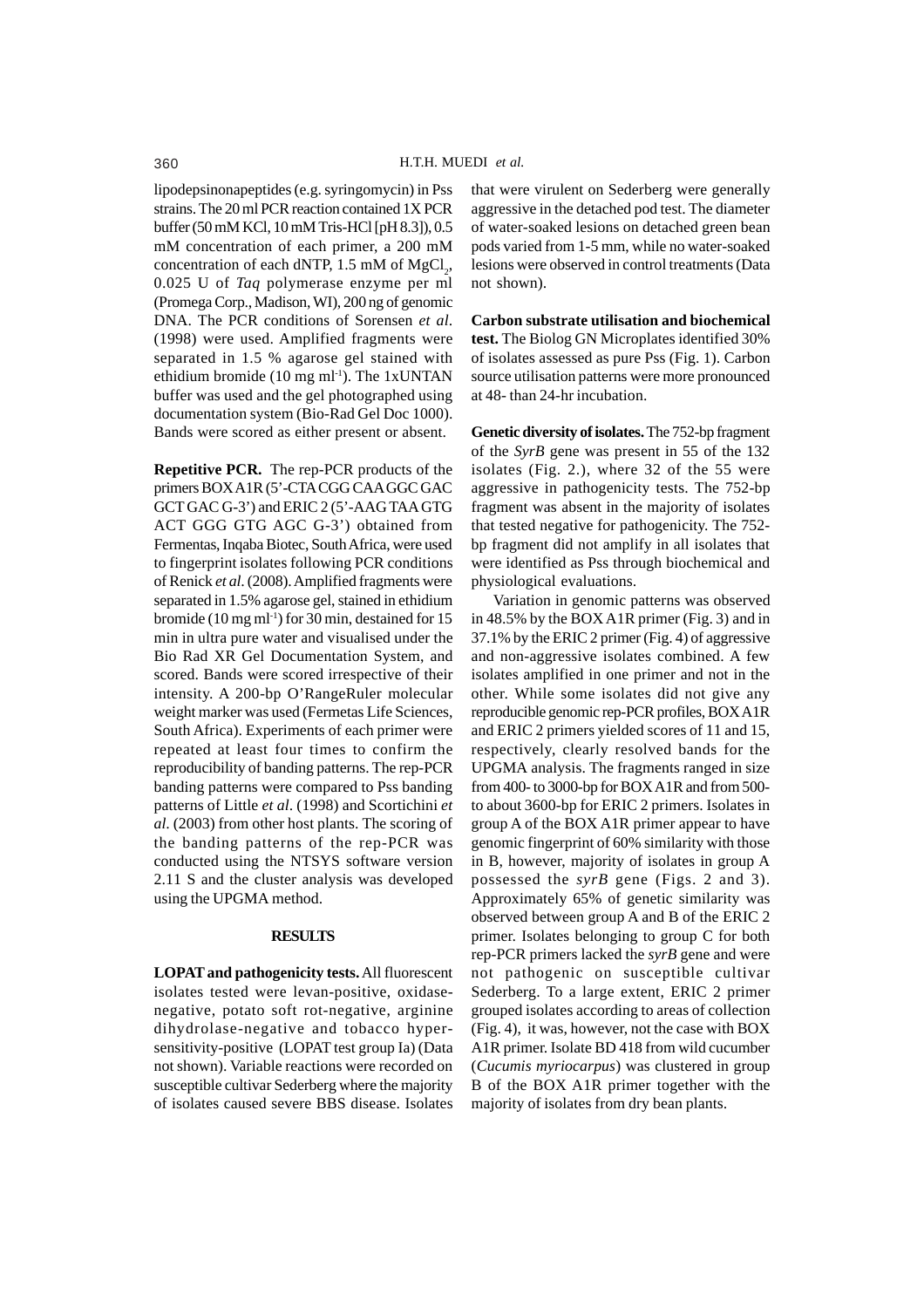Characterisation of bacterial brown spot 361

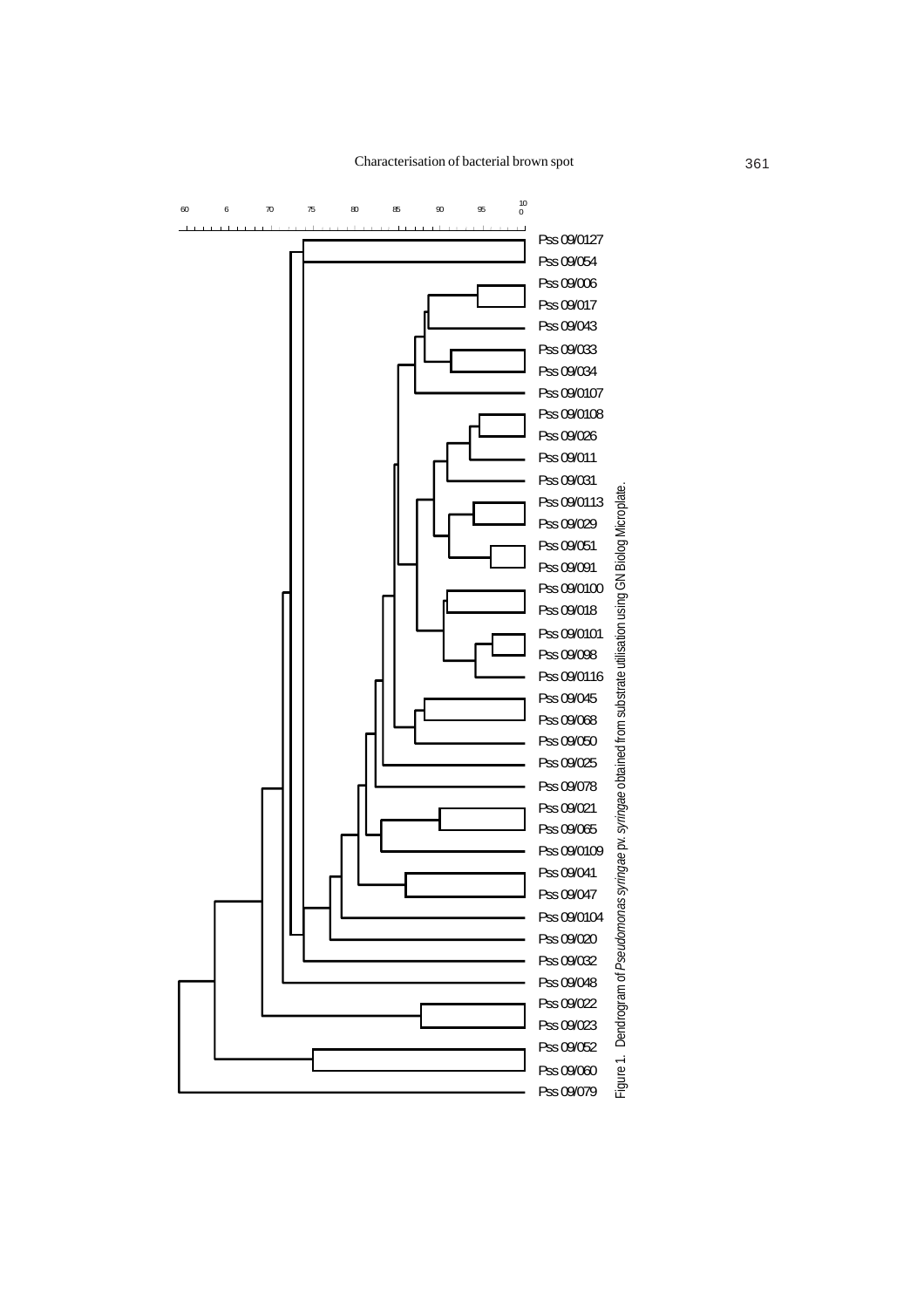

Figure 2. Agarose gel electrophoresis of polymerase chain reaction (PCR) performed using B1 and B2 primers associated with the *SyrB* gene of the *Pseudomonas syringae* pv. *syringae* isolates.



Figure 3. Dendrogram of BOX A1R fingerprints showing genetic similarity of 67 *Pseudomonas syringae* pv. *syringae* isolates from dry beans.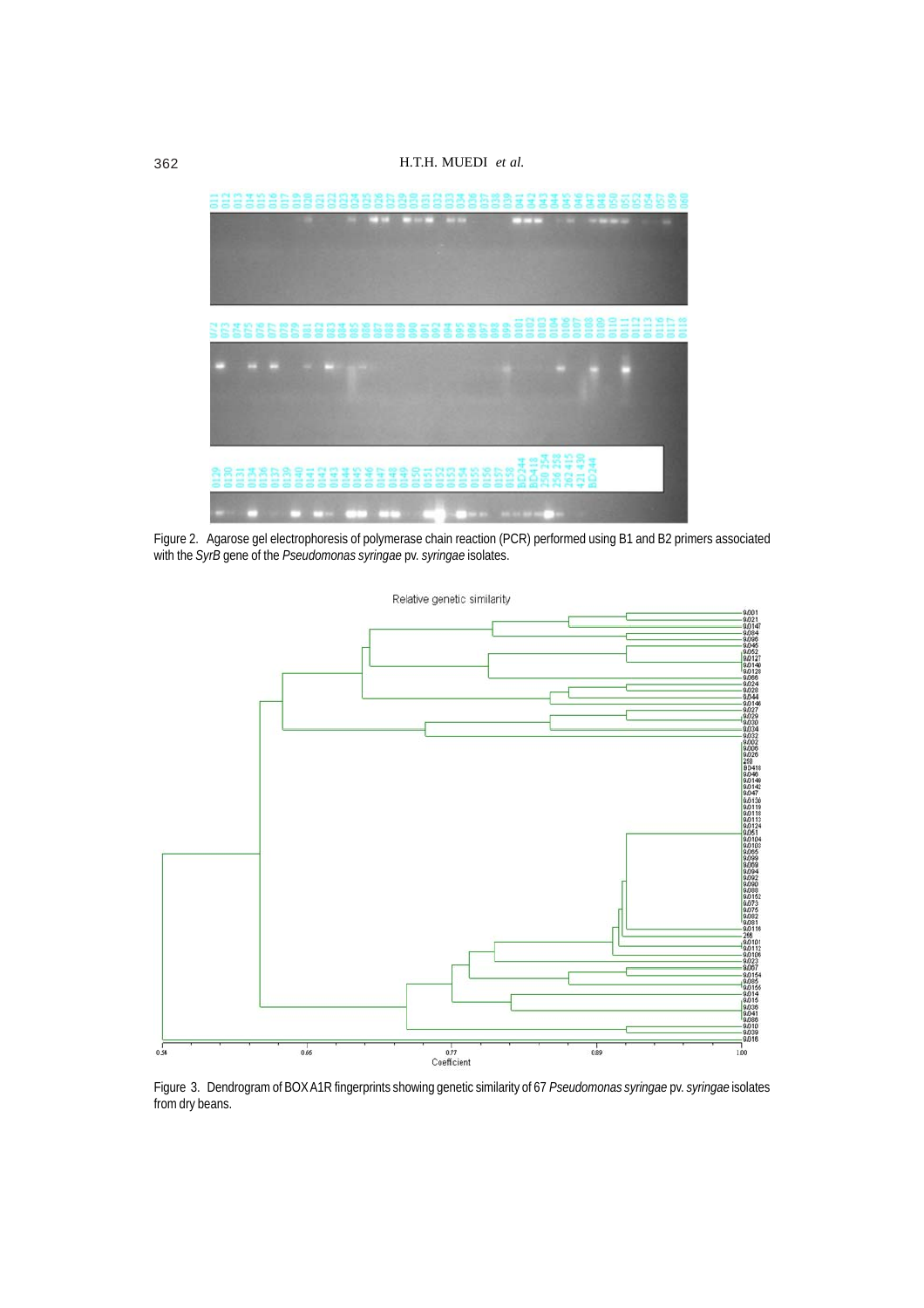

Figure 4. Dendrogram of ERIC 2 fingerprints showing genetic similarity of 53 *Pseudomonas syringae* pv. *syringae* isolates from dry beans.

# **DISCUSSION**

Majority of isolates caused typical BBS symptoms on susceptible cultivar Sederberg and on detached bean pods pathogenicity tests **(**Data not shown). The isolates possessing the *SyrB* gene were especially highly aggressive on susceptible cultivar Sederberg, and that must have been due to the phytotoxin syringomycin. The *SyrB* gene controls the production and conservation of syringomycin (Quegley and Gross, 1994; Zhang *et al*., 1995). Scortichini *et al*. (2003) and Natalini *et al*. (2006) also observed strong aggression from Pss strains (from other host plants) possessing the *SyrB* gene. Forty two percent of isolates possessed the *SyrB* gene, which controls the production and conservation of the phytotoxin syringomycin (Fig. 2).

Khezri *et al*. (2010) reported variation in syringomycin production among Pss strains from other hosts such as sugarcane, apricot, peach, almond, sweet cherry, wheat, barley, bellis and hibiscus. The production of syringomycin by Pss strains from diverse range of host plants, including bean, causes necrosis of leaves, pods and stems by inducing pore formation and disrupting plant cell membrane (Gross *et al*., 1984; Iacobellis *et al*., 1992). These toxins are secondary metabolites of diverse chemical structures and are effective at very low concentrations (Mitchell, 1991). Syringomycin has been used as a determinative characteristic in identifying pathogenic strains of Pss (Schaad *et al*., 1989; Young, 1991). The synthesis and export of syringomycin, which is one of the major virulence factors, is genetically controlled and genetic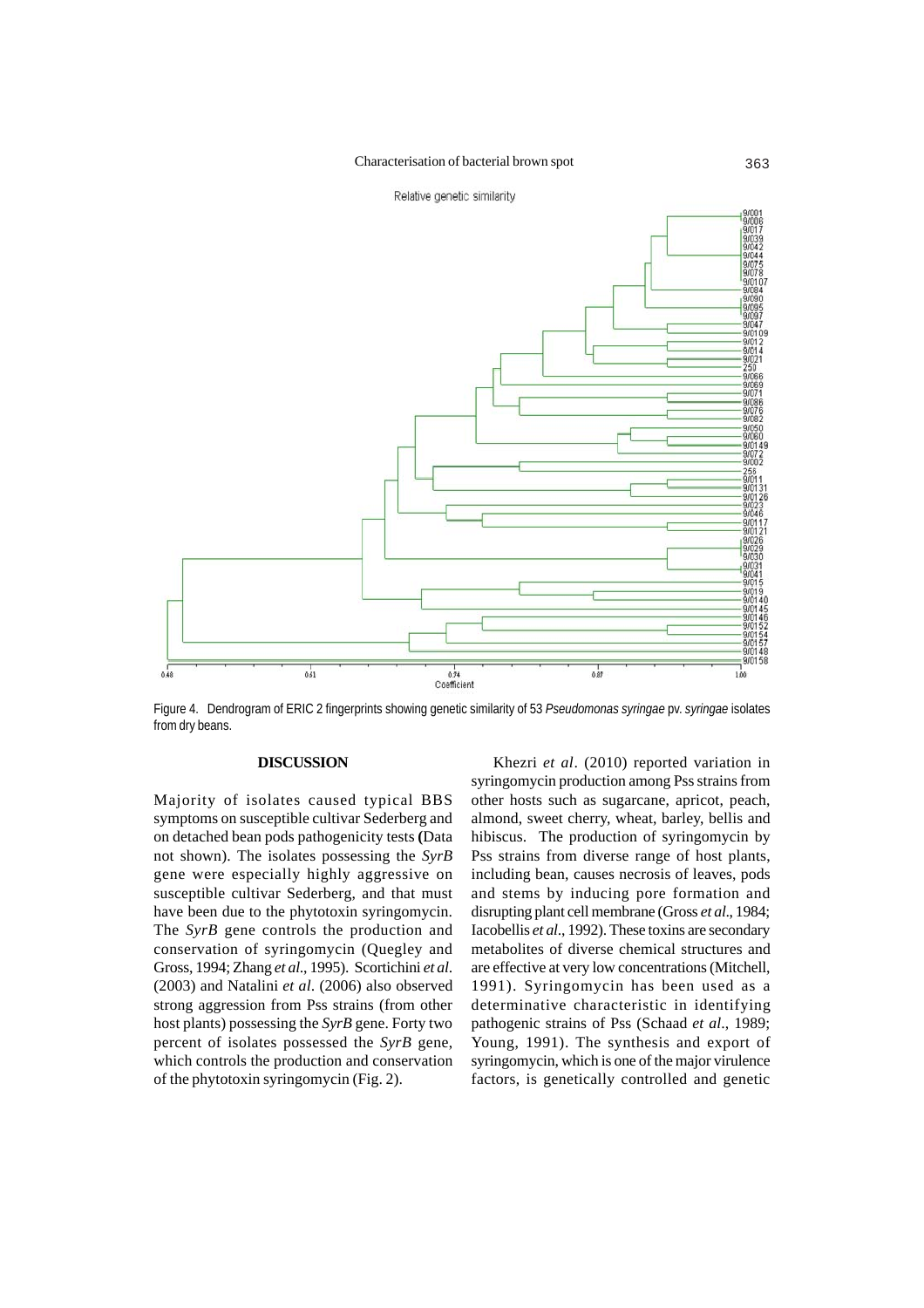variability was observed when strains were subjected to different cultural conditions (Mo and Gross, 1991). The *SyrB* gene responsible for this action is found in Pss and not in other related pathovars and also revealed considerable diversity among Pss strains tested (Quigley and Gross, 1994).

This study revealed that some isolates lacking the *SyrB* gene are virulent in pathogenicity test, while other isolates possessing the gene do not induce symptoms (Fig. 2). Little *et al*. (1998) indicated that all of the Pss strains tested in their study had the genetic potential to produce syringomycin. This suggests that all isolates assessed in the present study and were found to be possessing the *SyrB* gene, but failed to induce symptoms Sederberg, might still have the potential to produce syringomycin. However, Zeller *et al*. (1997) indicated that not all Pss strains produce syringomycin, thus agreeing with findings of this study.

Biochemical variability among Pss isolates was observed through carbon-source utilisation. Availability of biochemical diagnostic kits has made identification of Pss easier and much more reliable than conventional methods (Khezri *et al*., 2010), and has been used extensively (Chase *et al*., 1992). In this study, 30% of isolates were successfully identified as Pss; however, some were classified as different pathovars of no interest to this study. This low percentage could be in line with observations by Roos and Hattingh (1987) that biochemical assessments alone are not reliable for differentiating strains at or below pathovar level. However, Jones *et al*. (1993) reported that Pss was distinctively identified from other *P. syringae* pathovars using the carbon substrate utilisation method. Carbon source utilisation patterns were more pronounced at 48 than 24-hr incubation and this could be due to increased bacterial populations at 48 hr. The API 20E profiles demonstrated that 81% of isolates tested were Pss. Putative Pss isolates were further subjected to molecular assessment.

Güven *et al*. (2004) reported that 55 *P*.*syringae* pv. *phaseolicola* strains differentially utilised carbon sources of the Biolog GN2 Microplate. Through similarity coefficients, this system revealed that Pss isolates in this study are closely related; a finding that concurs with that of Güven *et al*. (2004) who observed close relationships of *P. syringae* pv. *phaseolicola* strains (group representatives: D34, F14, 2215, 234.1 and 52).

The API 20E kits identified 81% of isolates as Pss in this study. Although O'hara *et al*. (1992) indicated that API 20E is approximately 88.4- 94.6% accurate at 24 hr incubation and could be higher at 48 hr, biochemical reactions in this study were satisfactory at 24 hr incubation and no improvement was observed at 48 hr. In addition, O'hara *et al*. (1992) reported that API 20E profiles are reliable for identification of enterics.

With the exception of two isolates as indicated by BOX A1R and ERIC 2 primers, rep-PCR profiles show close relationships among a larger group of Pss isolates tested (Figs. 1 and 2). The fingerprints profiles revealed that genetic diversity occurs even though there was no definite distinction among isolates from different farming or experimental systems. This could suggest that Pss occurred in South Africa long before the first epidemics were reported (Serfontein, 1994) only in low densities or as epiphytes. Legard *et al*. (1993) indicated that diversity within Pss exists, supporting the findings of this study.

ERIC 2 primer showed close genetic relationships among majority of isolates collected from the same dry bean production area in this study. Mazzaglia *et al*. (2011) reported varying results on *P*.*syringae* pv. *actinidiae* where some of the strains were grouped according to geographical areas of collection and others not. Strains of Pss that are adapted to a specialised niche might be the result of a genetic isolation, resulting in a genetically homogenous population of Pss (Little *et al*. 1998; Khezri *et al*., 2010). Banding patterns differed between BOX A1R and ERIC 2 profiles, and also did not match patterns shown by Natalini *et al*. (2006) and Scortichini *et al*. (2003) using Pss isolates from other host plants.

From the present study, there was no genetic distinction between isolates from dry beans and BD 418 from *C. myriocarpus*. However, in a study by Legard *et al*. (1993), Pss strains from beans formed a separate cluster within the pathovar when compared with strains from other host plants. Little *et al*. (1998) indicated that additional studies by other genetic characterisation methods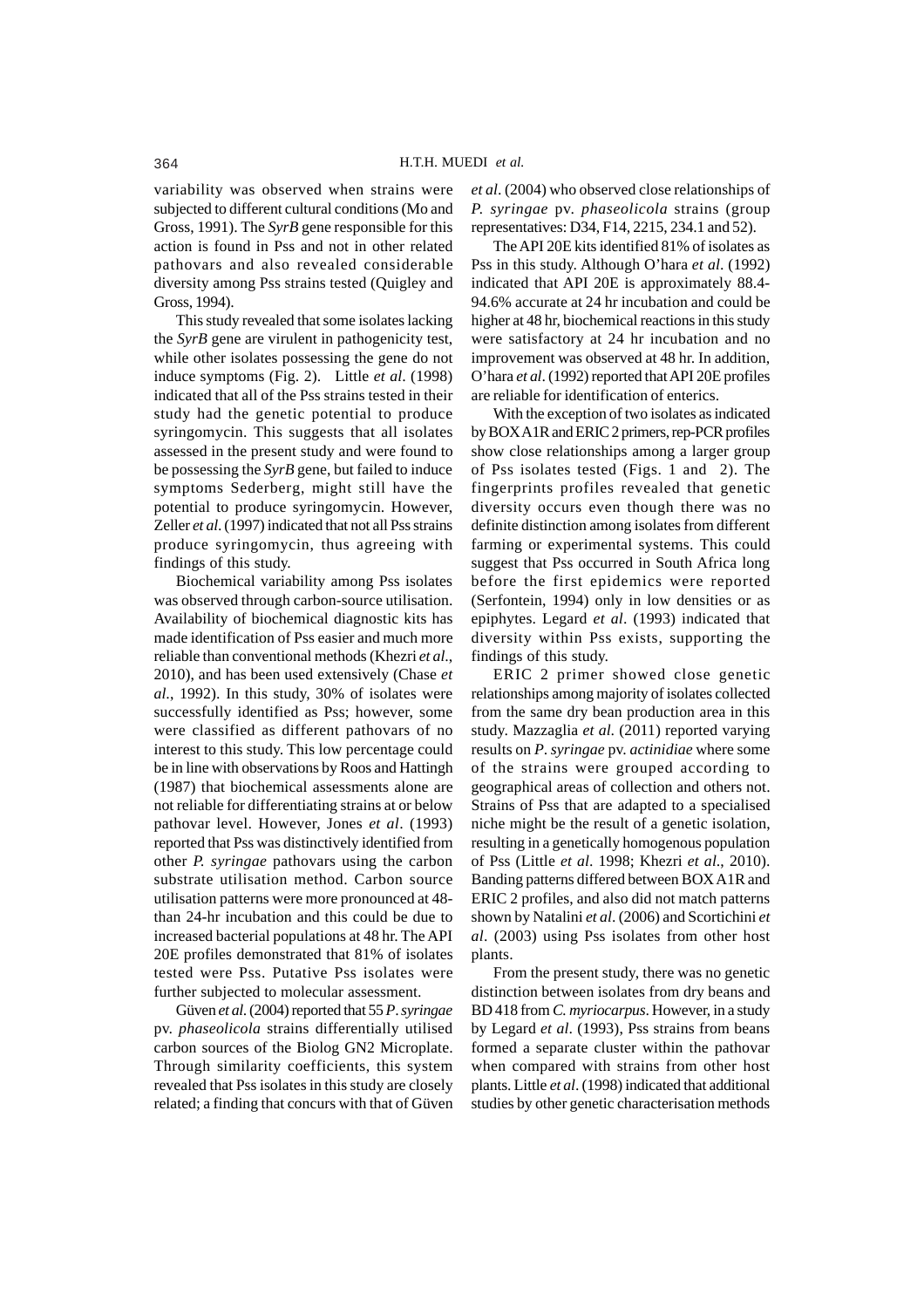support the hypothesis that variation was greater among strains from pathovars with wide host ranges, such as Pss. Other pathovars with a more restricted host range, such as *P*. *syringae* pv. *morsprunorum* and -*tomato*, had low or no diversity in their ERIC profiles (Little *et al*., 1998). Scortichini *et al*. (2003) indicated that diversity was observed among isolates from the same host plant as well as isolates from the same site, isolated at the same time.

The rep-PCR has been shown to be a quick and reliable method to differentiate between plant-pathogenic bacteria at or below pathovar level with highly reproducible results (Louws *et al*., 1994). It was reported that Pss represents a good example of genetic and pathogenic variability (Scortichini *et al*., 2003). Biochemical tests and molecular analyses yielded reliable results when applied successively on similar isolates. Findings of this study conclude that significant biochemical and genetic diversity exists among Pss isolates from dry bean producing areas of South Africa. *Pseudomonas syringae* pv. *syringae* isolates possessing the *SyrB* gene are more aggressive on susceptible dry bean host plants than those lacking the gene.

# **ACKNOWLEDGEMENT**

The Biotechnology staff of the ARC-Grain Crops Institute, South Africa, provided supportive expertise. The Agricultural Research Council (ARC) provided facilities. The Dry Bean Producers Organisation and the Department of Science and Technology funded this research. Partial support received from the Pan-Africa Bean Research Alliance (PABRA) is gratefully acknowledged.

#### **REFERENCES**

- Arrebola, E., Cazorla, F.M., Codina, J.C., Gutierrez-Barranquero, J.A., Perez-Garcia, A. and de Vicente, A. 2009. Contribution of mangotoxin to the virulence and epiphytic fitness of *Pseudomonas syringae* pv. *syringae*. *International Microbiology* 12:87-95.
- Chase, A.R., Stall, R.E., Hodge, N.C. and Jones, J.B. 1992. Characterization of *Xanthomonas*

*campestris* strains from aroids using physiological, pathological and fatty acid analyses. *Phytopathology* 82:754-759.

- Cheng, G.Y., Legard, D.E., Hunter, J.E. and Burr, T.J. 1989. Modified bean pod assay to detect strains of *Pseudomonas syringae* pv. *syringae* that cause bacterial brown spot of snap bean. *Plant Disease* 73:419-423.
- Fourie, D. 2002. Distribution and severity of bacterial diseases on dry beans (*Phaseolus vulgaris*) in South Africa. *Journal of Phytopathology* 150:220-226.
- Gross, D.C., Cody, Y.S., Proebsting Jr., E.L., Radamaker, G.K. and Spotts, R.A. 1984. Ecotypes and pathogenicity of icenucleation-active *Pseudomonas syringae* isolated from deciduous fruit tree orchards. *Phytopathology* 74:241-248.
- Güven, K., Jones, J.B., Momol, M.T. and Dickstein, E.R. 2004. Phenotypic and genetic diversity among *Pseudomonas syringae* pv *phaseolicola*. *Journal of Phytopathology* 152:658-666.
- Hirano, S.S. and Upper, C.D. 1990. Population biology and epidemiology of Pseudomonas syringae. In: Contribution of mangotoxin to the virulence and epiphytic fitness of *Pseudomonas syringae* pv. *syringae*. *Annual Review of Phytopathology* 28:155-177.
- Iacobellis, N.S., Lavermicocca, P., Grgurina, I., Simmaco, M. and Ballio, A. 1992. Phytotoxic properties of *Pseudomonas syringae* pv. *syringae* toxins. *Physiological and Molecular Plant Pathology* 40:107-116.
- Ignjatov, M., Miloševiæ, M., Nikoliæ, Z., Vujakoviæ, M. and Petroviæ, D. 2007. Characterization of *Pseudomonas savastanoi* pv. *glycinea* isolates from Vojvodina. [Available on internet] http:// www.au.poznan.pl/ptfit/pdf/pp45/ pp\_45\_05.pdf [Access date: 02/08/2009].
- Jones, J.B., Chase, A.R. and Harris, G.K. 1993. Evaluation of the Biolog GN Microplate system for identification of some plantpathogenic bacteria. *Plant Disease* 77:553- 558.
- Khezri, S., Rahimian, H., Ahangaran, A. and Mohammadi, M. 2010. Comparisons of Iranian strains of *Pseudomonas syringae* pv. *syringae*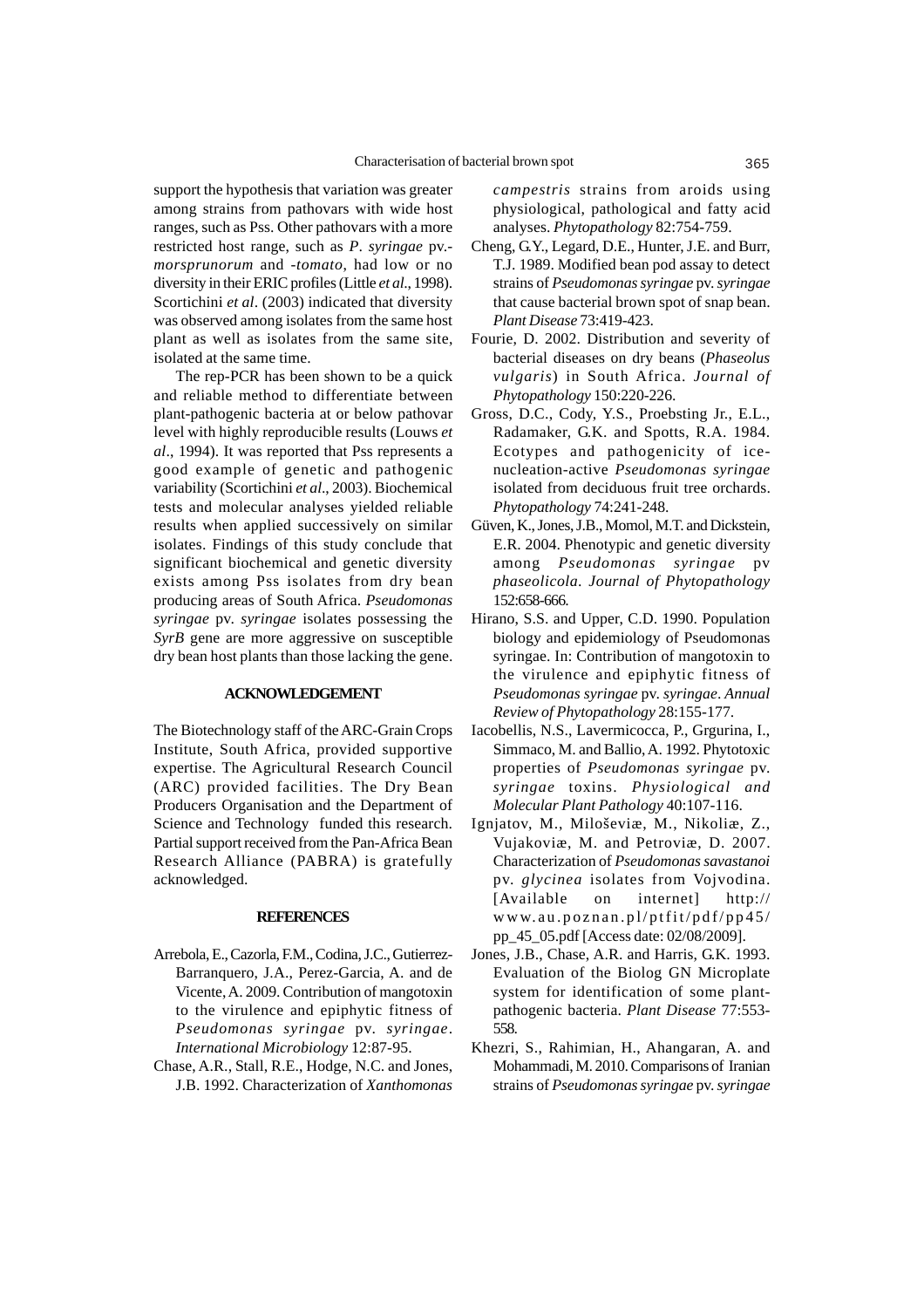from various hosts with different methods. *International Journal of Agriculture and Biology* 12:106-110.

- King, E.O., Ward, M.K. and Raney, D.E. 1954. Two simple media for the demonstration of pyocyanin and fluorescin. *Journal of Laboratory and Clinical Medicine* 44: 301- 307.
- Klement, Z. 1963. Rapid detection of pathogenicity of phytopathogenic *Pseudomonads*. Nature, London 199: 299-300. In Isolation and partial characterization of three classes of mutant in *Pseudomonas syringae* pathovar *pisi* with altered behaviour towards their host, *Pisum sativum*. Malik A.N., Vivian, A. and Taylor, J.D. 1987. *Journal of General Microbiology* 133:2393-2399.
- Legard, D.E., Aquadro, C.F. and Hunter, J.E. 1993. DNA sequence variation and phylogenetic relationships among strains of *Pseudomonas syringae* pv. *syringae* inferred from restriction site maps and restriction fragment length polymorphism. *Applied and Environmental Micribiology* 59: 4180-4188.
- Liebenberg, A.J., Du Plessis, M.J., Fourie, D. Liebenberg, M.M. and Van Zyl, C.J. 2002. Dry bean production. [Available on internet] http:/ /www.nda.agric.za/docs/drybean/ drybean.htm [Access date: 17/05/2007].
- Little, E.L., Bostock, R.M. and Kirkpatrick, B.C. 1998. Genetic characterization of *Pseudomonas syringae* pv. *syringae* strains from stone fruits in California. *Applied and Environmental Microbiology* 64:3818-3823.
- Louws, F.J., Fulbright, D.W., Stephans, C.T. and de Bruijn, F.J. 1994. Specific genomic fingerprints of phytopathogenic *Xanthomonas* and *Pseudomonas* pathovars and strains generated with repetitive sequences and PCR. *Applied Environmental Microbiology* 60:2286-2295.
- Mazzaglia, A., Renzi, M. and Balestra, G.M. 2011. Comparison and utilisation of different PCRbased approaches for molecular typing of *Pseudomonas syringae* pv. *actinidiae* strains from Italy. *Canadian Journal of Plant Pathology* 33:8-18.
- Mitchell., R.E. 1991. The relevance of non-host toxins in the expression of virulence by

pathogens. In: Contribution of mangotoxin to the virulence and epiphytic fitness of *Pseudomonas syringae* pv. *syringae*. *Annual Review of Phytopathology* 22:215-245.

- Mo, Y-Y. and Gross, D.C. 1991. Plant signal molecules activate the *SyrB* gene, which is required for syringomycin production by *Pseudomonas syringae* pv. *syringae*. *Journal of Bacteriology* 173:5784-5792.
- Natalini, E., Rossi, M.P., Barionovi, D. and Scortichini, M. 2006. Genetic and pathogenic diversity of *Pseudomonas syringae* pv. *syringae* isolates associated with bud necrosis and leaf spot of pear in a single orchard. *Journal of Plant Pathology* 88:219- 223.
- National Department of Agriculture South Africa. 2003. The dry bean supply chain. [Available on internet] http://www.nda. agric.za/docs/ fpmc/Vol4Chap9.pdf [Access date: 02/05/2006].
- O'hara, C.M., Rhoden, D.L. and Miller, J.M. 1992. Reevaluation of the API 20E identification system versus conventional biochemicals for identification of members of the family *Enterobactericeae*: a new look at an old product. *Journal of Clinical Microbiology* 30:123-125.
- Quegley, N.B. and Gross, D.C. 1994. Syringomycin production among strains of *Pseudomonas syringae* pv. *syringae*: conservation of the *SyrB* and *SyrD* genes and activation of phytotoxin production by plant signal molecules. *Molecular Plant-Microbe Interactions* 7:78-90.
- Renick, L.J., Cogal, A.G. and Sundin, G.W. 2008. Phenotypic and genetic analysis of epiphytic *Pseudomonas syringae* populations from sweet cherry in Michigan. *Plant Disease* 92:372-378.
- Roos, I.M.M. and Hattingh, M.J. 1987. Pathogenicity and numerical analysis of phenotypic features of *Pseudomonas syringae* strains isolated from deciduous fruit trees. *Phytopathology* 77:900-908.
- Schaad, N.W., Azad, H., Peet, R.C. and Panopoulos, N.J. 1989. Identification of *Pseudomonas syringae* pv. *phaseolicola* by a DNA hybridization probe. *Phytopathology* 79:903-907.